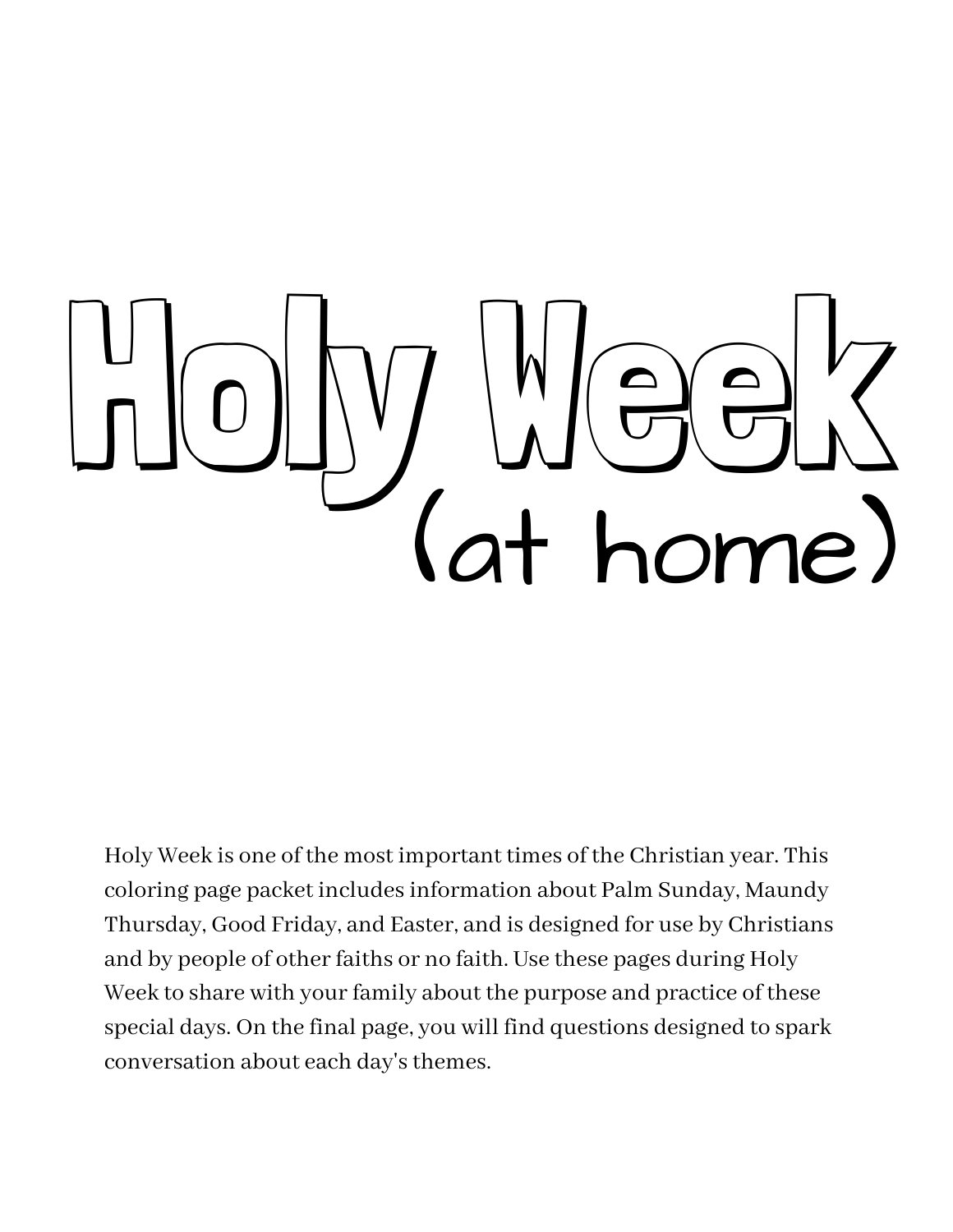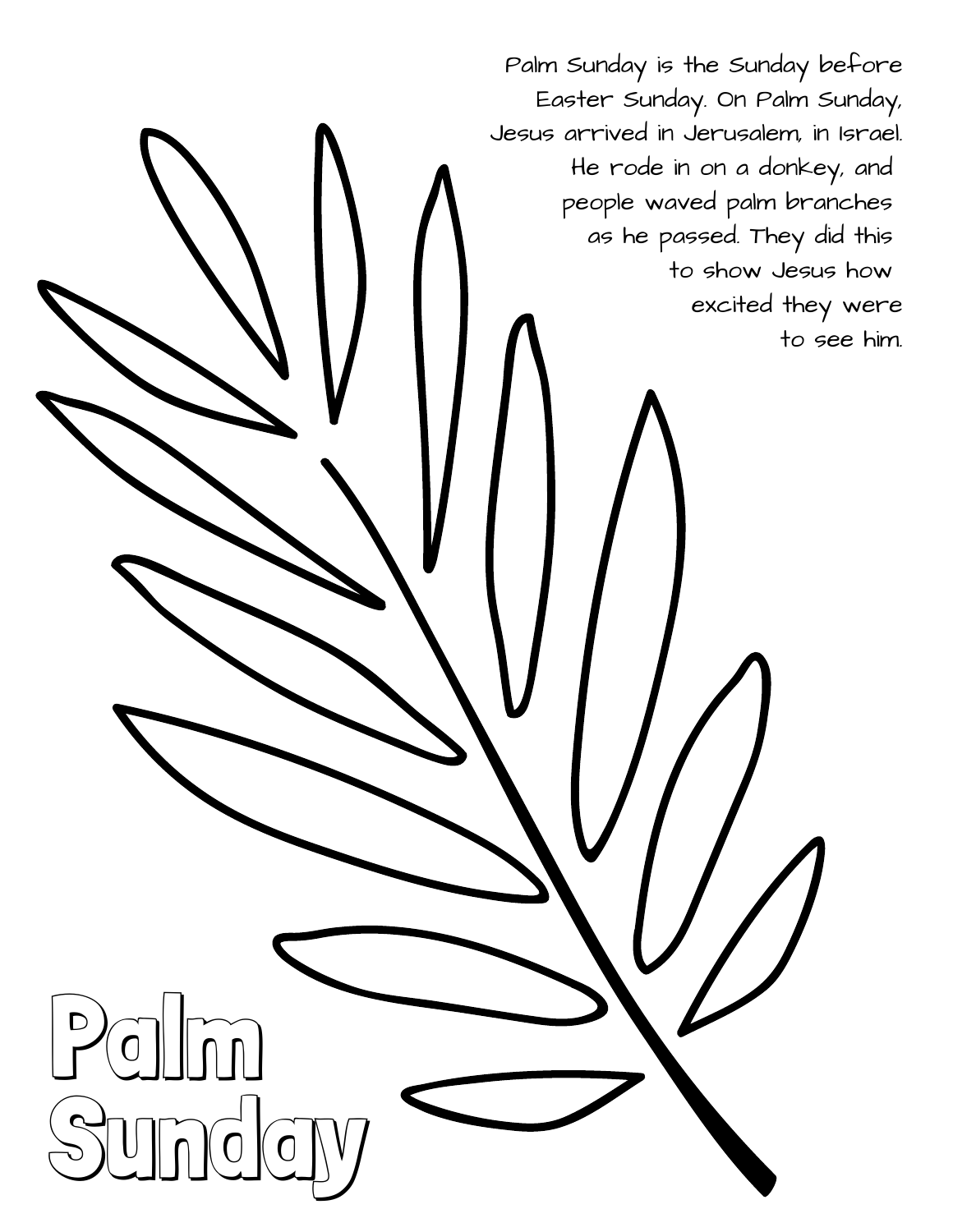Maund Thursda

Maundy Thursday is the Thursday before Easter. On Maundy Thursday, Jesus shared the Last Supper with his friends. They ate bread and drank wine together. He told his friends to remember him by sharing bread and wine together after he was gone. Christians still do this today to remember that Jesus is with them..

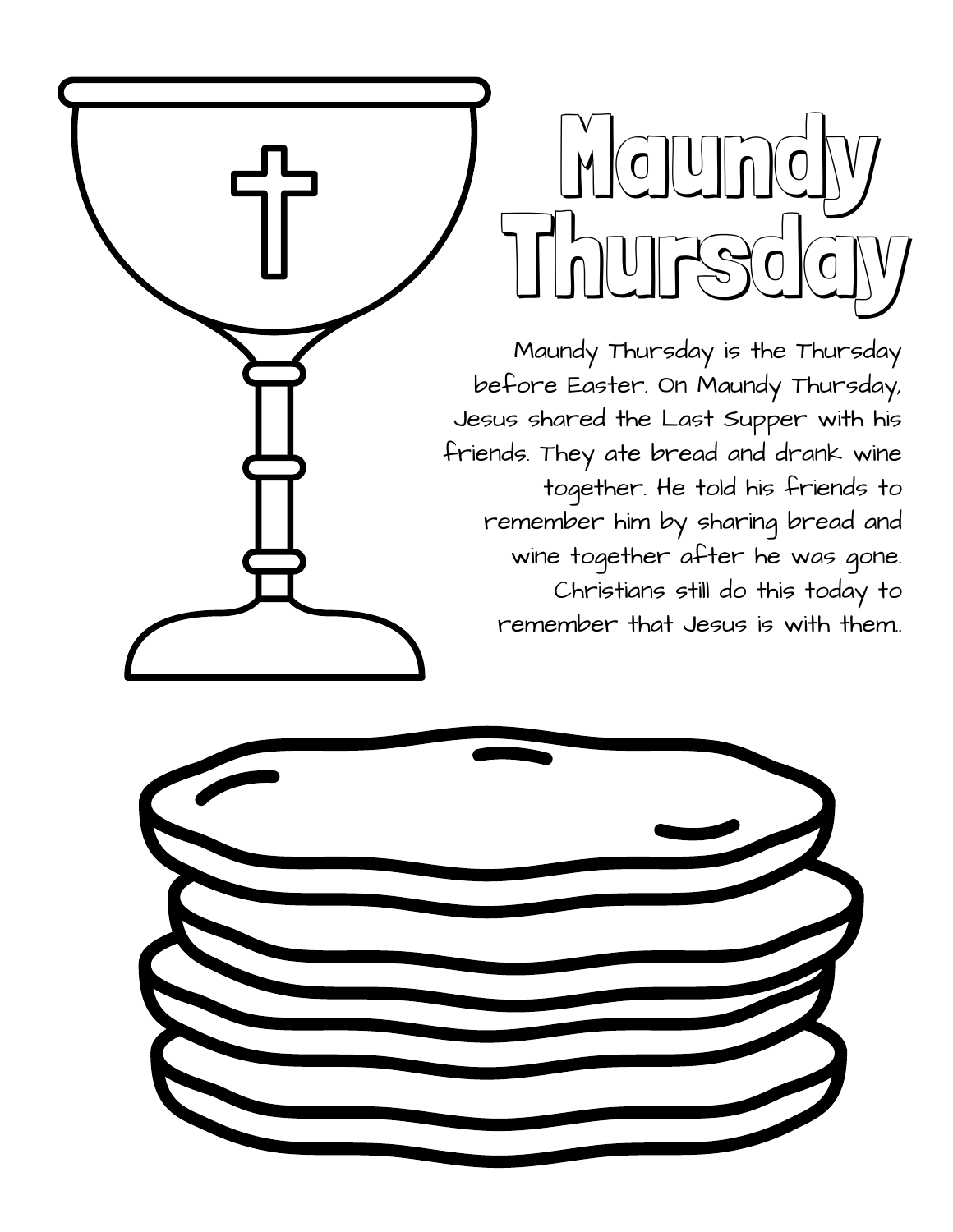## $\mathfrak{S}$ o $\mathfrak{g}$ o $\mathfrak{g}$ o Friday

Good Friday is the Friday before Easter. On Good Friday, Jesus died on a wooden cross, and the sky turned dark in the middle of the day. Before he died, he forgave the people who hurt him. After he died, Jesus's friends were very sad and afraid.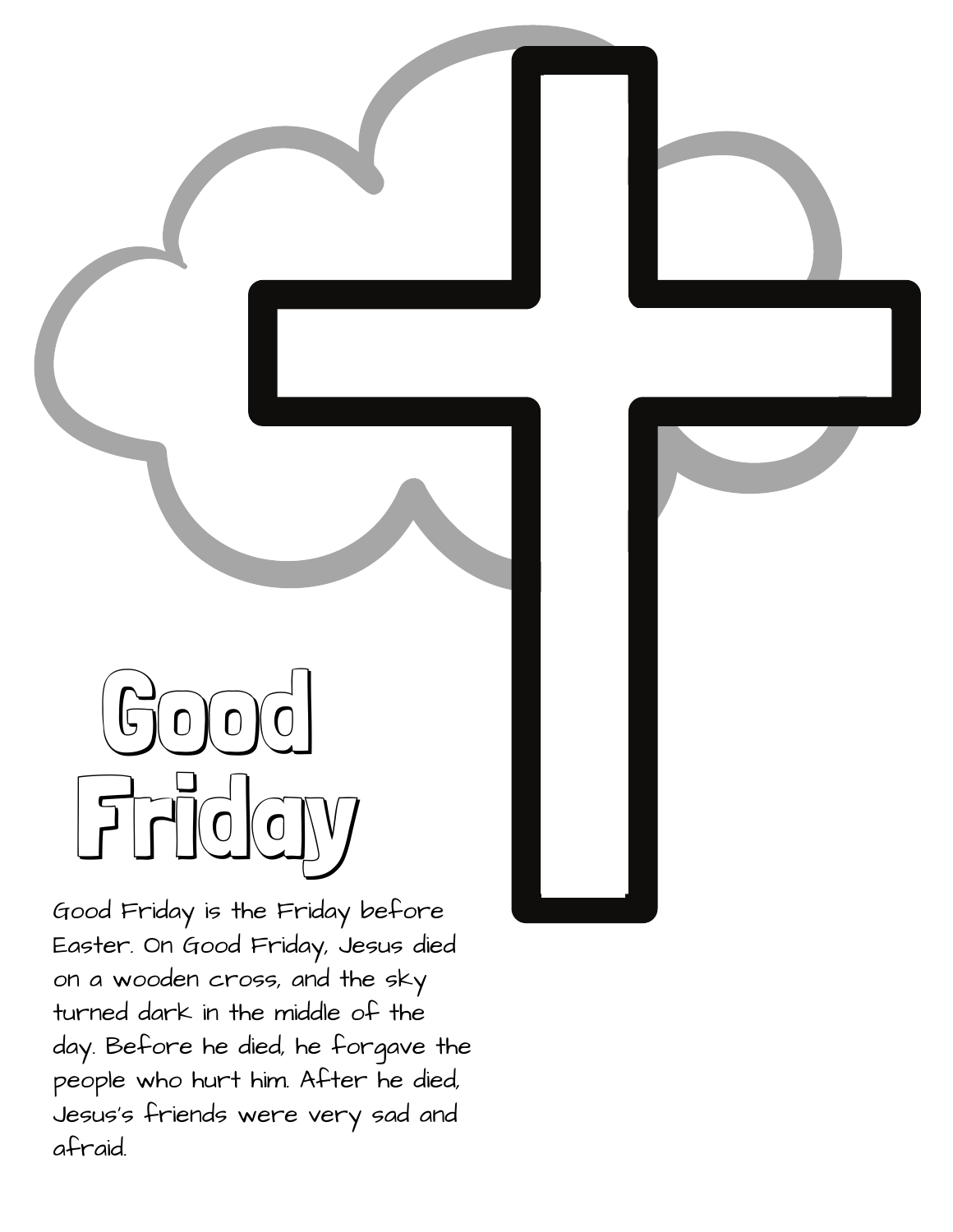

# Easter

On Easter Day, Jesus was alive again! His friend Mary Magdalene was the first to learn that he had risen, and she told his other friends. Some of them did not believe what she told them until they saw him. They talked and ate together, and Jesus's friends were filled with joy.